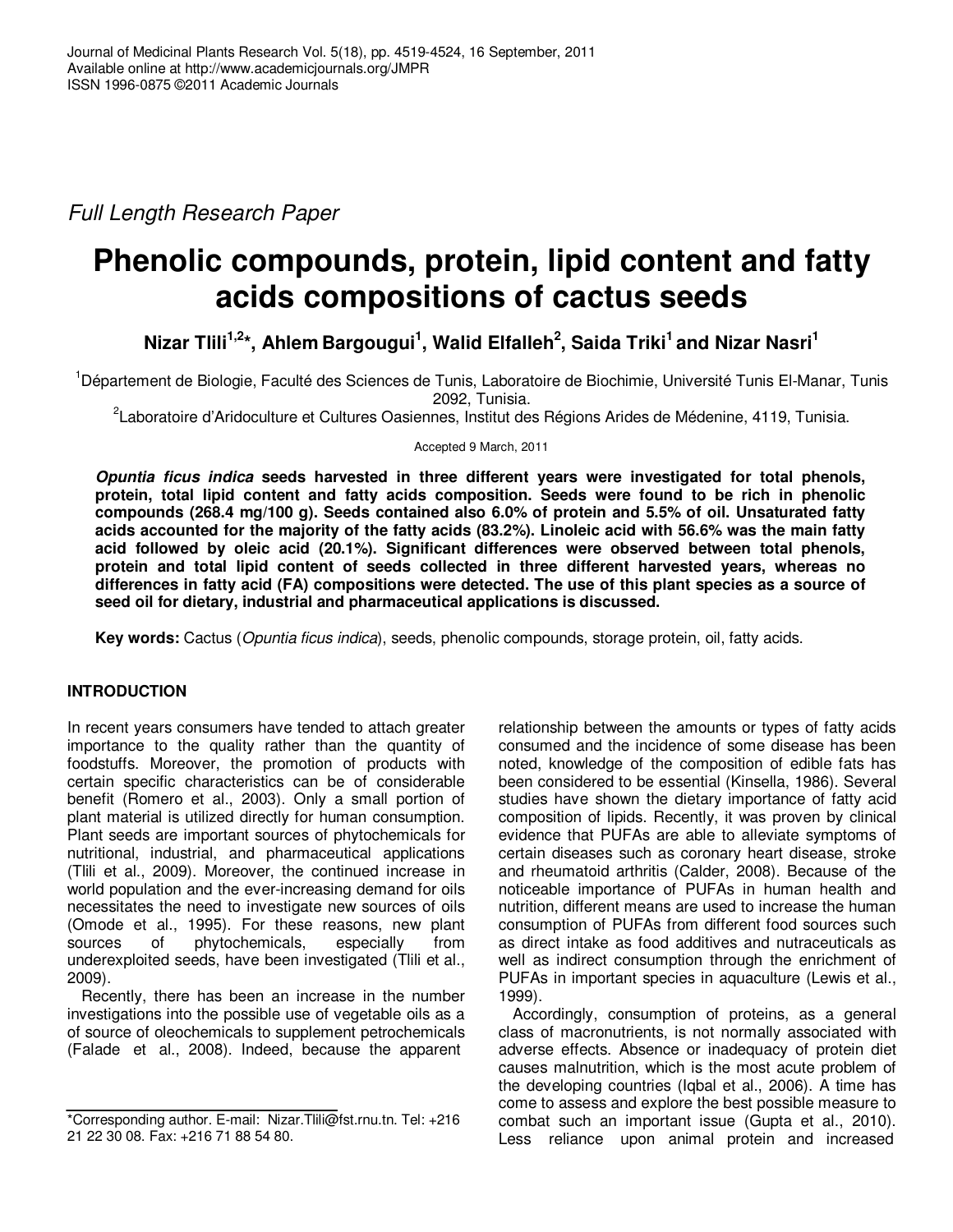consumption of plant protein by humans has been proposed as a partial solution (Anonymous, 1974). For these reasons, proteins from seeds of non-conventional plants, which are found in abundance, should be explored (Tlili et al., 2011).

Epidemiological studies show that many phytonutrients of fruits and vegetables may be beneficial in protecting the human body against damage by reactive oxygen and nitrogen species. Thus, it is considered important to increase the antioxidant intake in the human diet and one way of achieving this is by enriching food with antioxidants. Many authors reported a high values of natural antioxidants from many different seeds such as, sunflower (Kubicka et al., 1999), mango (Puravankara et al., 2000), grape (Jayaprakasha et al., 2001), canola (Naczk et al., 1998), and sesame (Shahidi et al., 1997). Phenols are a major group of antioxidant phytochemicals with interesting properties (Meot-Duros and Magné, 2009; Tlili et al., 2010).

Some authors suggested that the phytochemical content of some plants is influenced by numerous preharvest factors, including genotype, rootstock, climatic conditions, agronomic practices and harvesting time, but also by post-harvest factors, including storage conditions and processing procedures (Cevallos-Casals et al., 2006; Lee and Kader, 2000).

The aim of this work is to study the phenolic compounds, protein, lipid content and fatty acid composition of seeds of cactus (Opuntia ficus indica) and whether these compounds are affected or not when seeds were harvested in different years. Indeed, cactus belongs to the family Cactaceae. It is known as a multipurpose plant since it can be used as natural wind break barrier, soil stabilizer; it can be cultured as crop for the production of fruits, vegetables and forage for human and animal; it can be used as raw-industrial material to produce several sub-products such as wine, candies, jellies and flour.

# **MATERIALS AND METHODS**

# **Chemicals**

All solvents used in the experiments were purchased from Fluka (Ridel-de Haën, Switzerland).

# **Plant material**

Fruits of cactus were harvested in August 2007, 2008 and 2009 from Chebika in Kairouan (Tunisia). The fruit were hand-picked and then we separated the seeds for the analysis. All the analyses were performed in triplicate.

#### **Phenolic compounds content**

Samples (100 mg) were ground in a mortar and repeatedly extracted with 100% methanol (4.5 ml) until extracts were colorless. For the determination of total phenolic compounds an aliquot of the methanolic extract (0.1 ml) was mixed with 0.2 ml of Folin-Ciocalteu

reagent, 2 ml of water, and 1 ml of 15% sodium carbonate, and the absorbance was measured at 765 nm after 2 h incubation at room temperature. Rutin was used as the standard for the calibration curve, and the total phenolics were expressed as milligrams of rutin equivalents per gram of sample.

#### **Protein contents**

The protein content of the samples was determined according to Bradford (1976) method, using a Uvikon 930 spectrophotometer. Briefly, samples (0.1 g) were vigorously homogenized at 4°C in buffer containing 50 mM Tris–HCl, 200 mM NaCl, pH 8.5, and centrifuged (10,000 g for 20 min). To 50 µl of protein extract we added 50 µl of distilled water and 2 ml of Bradford reagent. The absorbance was measured at 595 nm. BSA (Sigma Aldrich) was used as the standard for the calibration curve (0 to 150 µg).

#### **Oil content**

The oil content was determined according to ISO method 659:1998 (ISO, 1999). About 5 g of the seeds was ground in a mortar and extracted with petroleum ether in a Soxhlet apparatus for 6 h. The solvent was concentrated on a rotary evaporator under reduced pressure at 60°C. The oil was dried by a stream of nitrogen and stored at -20°C until use.

#### **Determination of fatty acid composition**

Fatty acid methyl esters (FAMEs) were analyzed by gas chromatography on a Hewlett Packard Model 5890 gas chromatograph (Palo Alto, CA, USA) using a CPSIL-88 column (100 m 9 0.25 mm i.d. film thickness 0.20 lm; Varian, Les Ulis, France) equipped with a flame ionization detector. Hydrogen was used as a carrier gas (inlet pressure, 210 kPa). The oven temperature was held at 60°C for 5 min, increased to 165°C at 15°C /min and held for 1 min, and then to 225°C at 2°C /min and finally held at 225°C for 17 min. The injector and the detector were maintained at 250 and 280°C, respectively. FAMEs were identified by comparison with commercial and synthetic standards. The data were processed using the EZChrom Elite software (Agilent Technologies, Massy, France).

#### **Statistical analyses**

All samples were analyzed in triplicate. Statistical analyses were performed using XLSTAT 2009. Data were expressed as mean ± SE using ANOVA. Differences at p<0.05 were considered statistically significant by Duncan's new multiple range test. The relationship between parameter was described as Pearson correlation matrix and r² coefficient. Differences were considered statistically significant at p<0.05.

# **RESULTS AND DISCUSSION**

# **Phenolic compounds content**

To our knowledge little study was carried out on total phenols in seeds of cactus. Results in (Table 1) show that seeds of cactus are rich in phenolic compounds. The content of total phenols (mg Rutin equivalent /100 g dry weight) is ca. 268 mg RE /100 g DW. Statistical analyses show significant differences between the total phenols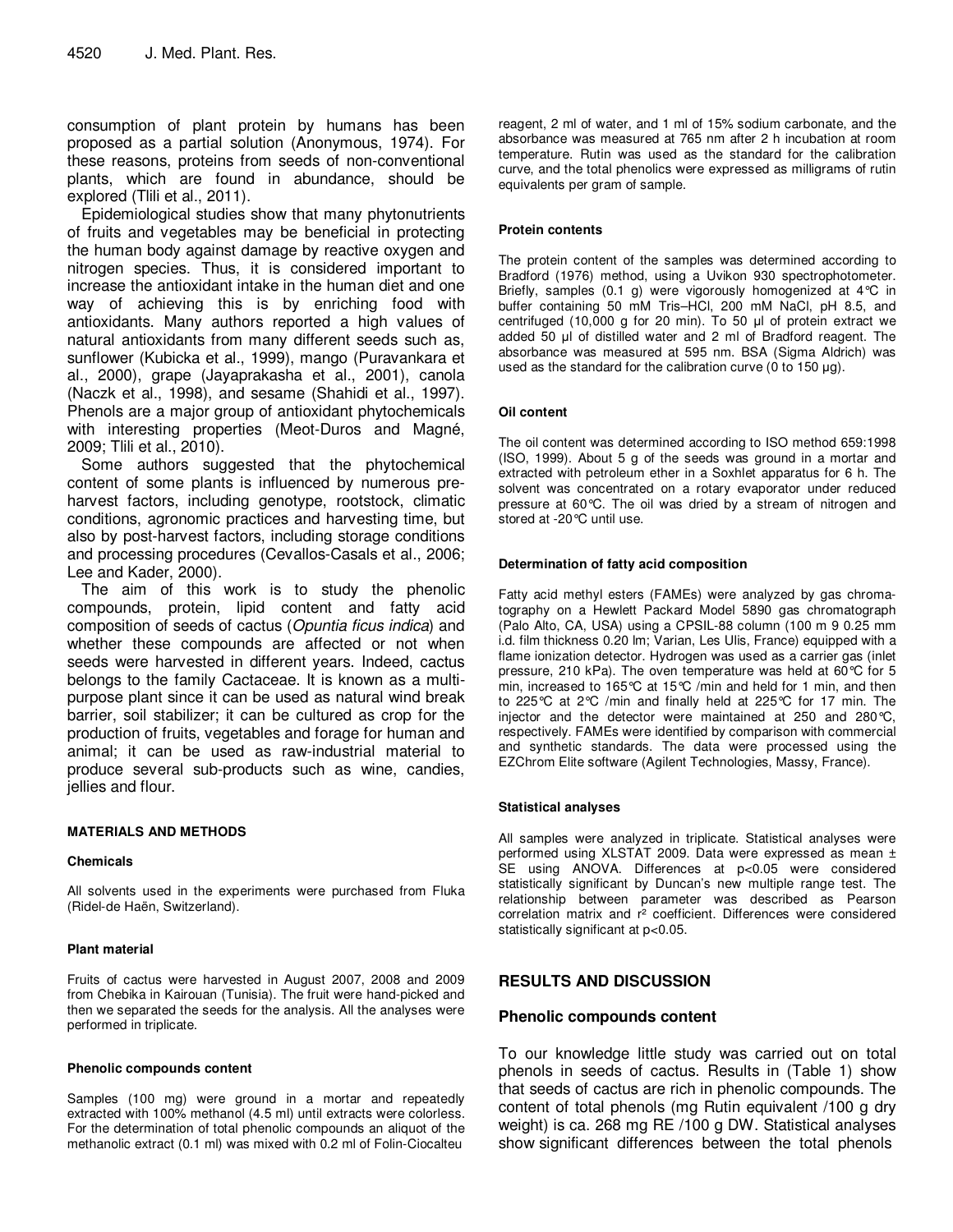**Table 1.** Total phenols, protein and oil content of cactus seeds (O. ficus-indica).

|                          | 2007               | 2008              | 2009              | Mean               |
|--------------------------|--------------------|-------------------|-------------------|--------------------|
| Weight of 100 seeds (g)  | $0.89 \pm 0.09$    | $1.42 \pm 0.41$   | $1.17 \pm 0.09$   | $1.16 \pm 0.18$    |
| Total phenols (mg/100 g) | $222.24 \pm 0.075$ | $254.79 \pm 0.32$ | $328.46 \pm 0.04$ | $268.45 \pm 54.42$ |
| Protein (%)              | $3.45 \pm 0.04$    | $6.61 \pm 0.15$   | $8.10 \pm 0.07$   | $6.05 \pm 0.23$    |
| Oil (%)                  | $4.40 \pm 1.05$    | $6.85 \pm 1.55$   | $5.41 \pm 0.86$   | $5.55 \pm 1.23$    |

content of the three years which is in agreement with other authors (Romero et al., 2003). The values are ca. 222, ca. 254 and ca. 328 mg RE /100 g DW. Indeed, the biosynthesis of secondary metabolites, although controlled genetically, is affected strongly by environmental influences and climatic conditions (Yanivie and Palevitch, 1982).

Phenolic compounds are receiving increasing attention because of their health promoting effects, attributed to their antioxidant activity. Indeed, these compounds may have beneficial effects on human health (Meot-Duros and Magné, 2009; Tlili et al., 2010).

 The high level of phenolic compounds makes seeds of O. ficus indica an excellent natural source of these compounds with a possible dietary, industrial and pharmaceutic utility.

# **Storage protein content**

The approximate contents of the seed protein of O. ficus indica harvested in different years are shown in Table 1. The mean value (ca. 6%) show that cactus seeds contained a considerable level of proteins, but less than the protein content of cereals (ca. 10%) as suggested by Gueguen and Lemarie (1996) and more less than the legume seeds (ca. 25%) as suggested by Dulau and Thebaudin (1998). Indeed, Saénz (1995) suggested that cactus seeds are deficient in proteins.

Statistical analyses show significant differences between the total protein content between the three years. The values are ca. 3, 6 and 8%. Indeed, the storage content of plants varies with soil and climatic conditions (Breene et al., 2007). Due to the fact that the safety of proteins introduced into crops through genetic modifycation for humans or animals may not be known (Delaney et al., 2008). As cactus is widely spread in the five continents through the world, these proteins could be used as healthy ingredients in nutraceutical foods and can constitute a new food source for different population sectors.

# **Oil content and fatty acids composition**

The oil level presented in Table 1 show that cactus seeds contained about 5.5%. The values are different between the three years and they are 4.4, 6.85 and 5.41% for 2007, 2008 and 2009, respectively. These differences might be due to climatic conditions as reported by other authors (Harwood, 1984; Breene et al., 2007) who suggested that environmental factors, such as light, temperature, and water stress, affect lipid levels.

Although the values seems low compared to other plants such as cotton seeds (Cherry and Leffler, 1984) pitaya seeds (Ariffin et al., 2009), or caper seeds (Tlili et al., 2009), but it encourage the use of this plant as a source of oil due the increase of the demand of new oils. The fatty acids were selected to examine any changes in oil composition as a function of year harvest. The total fatty acid composition is a parameter of quality of oils. Indeed, recently consumers have tended to attach more importance to the quality rather than the quantity of foodstuffs. Figure 1 show a typical chromatogram of fatty acid profile detected in cactus seeds. Fourteen fatty acids were identified (Table 2).

Extracted oils were mainly unsaturated (ca. 83%). This is in agreement with Ramadan and Morsel, (2003). The monounsaturated fatty acids (MUFAs) were ca. 26% and the polyunsaturated fatty acids (PUFAs) were ca. 57%, this is due to the fact that the major fatty acid was the linoleic fatty acid (ca. 56%). This gives an important value to this oil. Other parameters related with the nutritional aspects are the unsaturated/saturated ratio, which for cactus seed oil shows a mean value of 4.95 because of the high linoleic and oleic content.

Indeed, it was proven by clinical evidence that PUFAs are able to alleviate symptoms of certain diseases such as coronary heart disease, stroke and rheumatoid arthritis (Calder, 2008). Moreover, linoleic acid (as ω-6 fatty acid) can be transformed by the organism to a series of long-chain fatty acids, precursors of eicosanoids, a family of compounds with 20 carbons, including leucotriens and prostaglandins which have an important role at the vessel level and for blood coagulation. Also, it has beneficial properties for skin, and for this purpose it is used by the cosmetics products industry (Letawe et al., 1998; Darmstadt et al., 2002). Linolenic acid (as ω-3 fatty acid) was also detected in appreciable level (ca. 0.5%). Indeed, this compound has importance in the secondary prevention of coronary heart disease and in the prevention of cancer (Simopoulos, 1999). These results bring attention to the possible use of cactus seed oil as a natural source of PUFAs for nutritional, industrial or pharmaceutical purpose. Indeed, different means are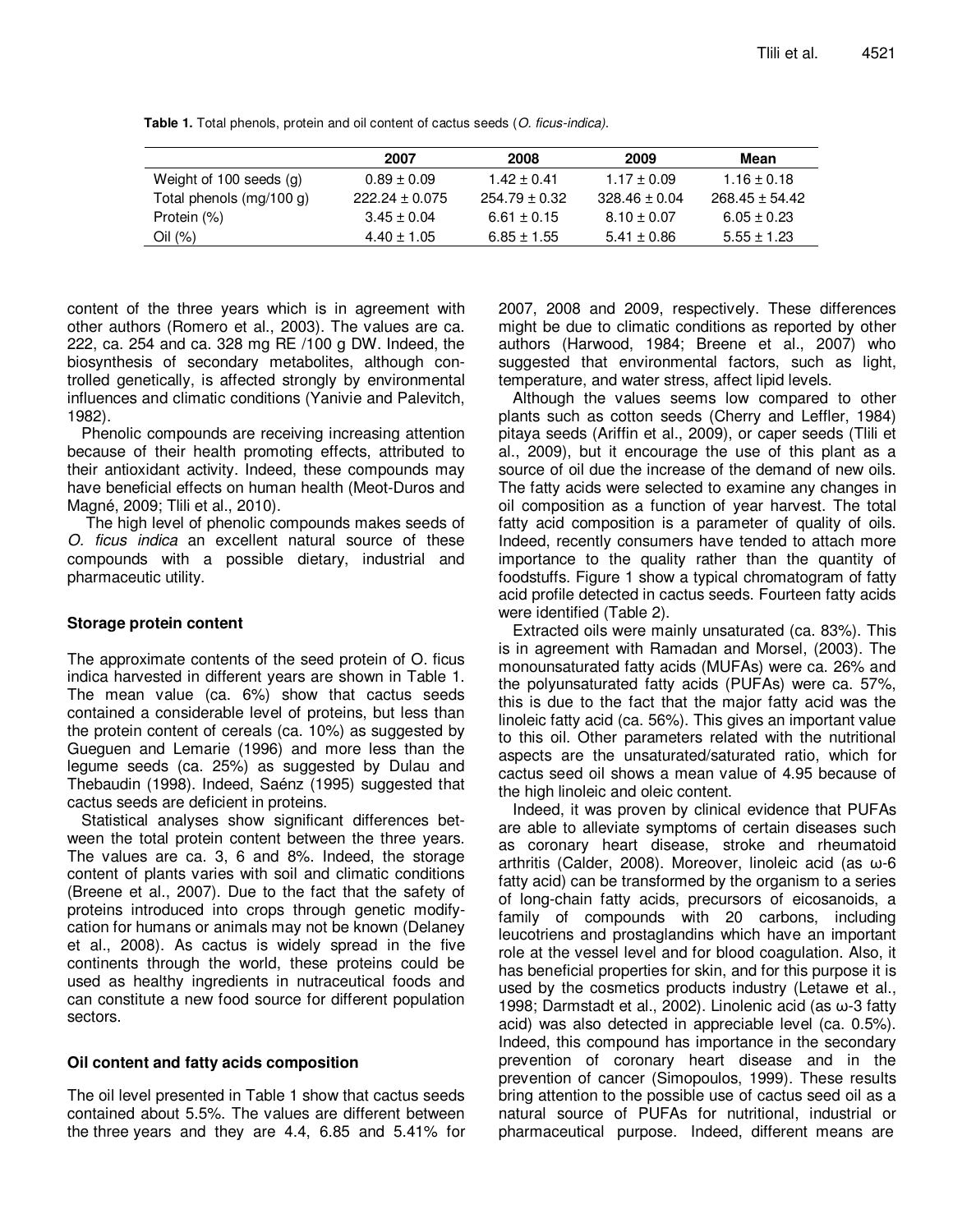

**Figure 1.** Typical chromatogram of fatty acids of seed oil from O. ficus-indica. Peaks: 1: 14:0; 2: 16:0; 3: 16:1n-9; 4: 16:1n-7; 5: 18:0; 6: 18:1n-9; 7: 18:1n-7; 8: 18:2n-6; 9: 20:0; 10: 20:1n-9; 11: 18:3n-3; 12: 22:0; 13: 22:1n-9; 14: 24:0.

used to increase, directly or indirectly, the human consumption of PUFAs (Lewis et al., 1999). Nutrition societies suggest a balanced ratio of n-6/n-3 may be necessary for optimal health, normal development and prevention of chronic disease (Simopoulos, 2002). Thus, the high ratios of this fatty acids found in our study suggest that limitations on the use of seed oil as a food ingredient should be noticed and other ingredients which could balance the ratio should be used at the same time.

Our results show that seeds of cactus are also rich with monounsaturated fatty acid (ca. 26%), and the major monounsaturated fatty acid is oleic acid. It is known that monounsaturated fatty acid has a fundamental role in many diseases such as cardiovascular prevention (Carrero et al., 2007). Results show also that the ration  $18:1(n-7)/18:1(n-9)$  was  $\frac{1}{4}$ . This is in agreement with other plants (Hu et al., 1994). Moreover, Kleiman and Payne-Whal (1984) reported that many common vegetable oils contain small amounts of C18:1n-7 (1 to

15%). Cactus seed oil contain about 0.39% of very longchain saturated fatty acids (VLCSFA) fatty acids with chain length exceeding 20 carbons, which are important constituents and intermediates of the cuticular surface layers of plant tissues (Gurr et al., 2002).

There were no significant changes in the oil composition between the different year yields. This is in agreement with other authors Romero et al., (2003). Moreover, the absence of difference between the different years gives great importance because of the effects on nutritional properties and oxidative stability of cactus seed oil.

# **Conclusions**

This study demonstrated that cactus seeds could be considered as a source for natural phenolic antioxidants (ca. 268 mg/100 g). Proteins (ca. 6%) and lipid (ca. 5.5%)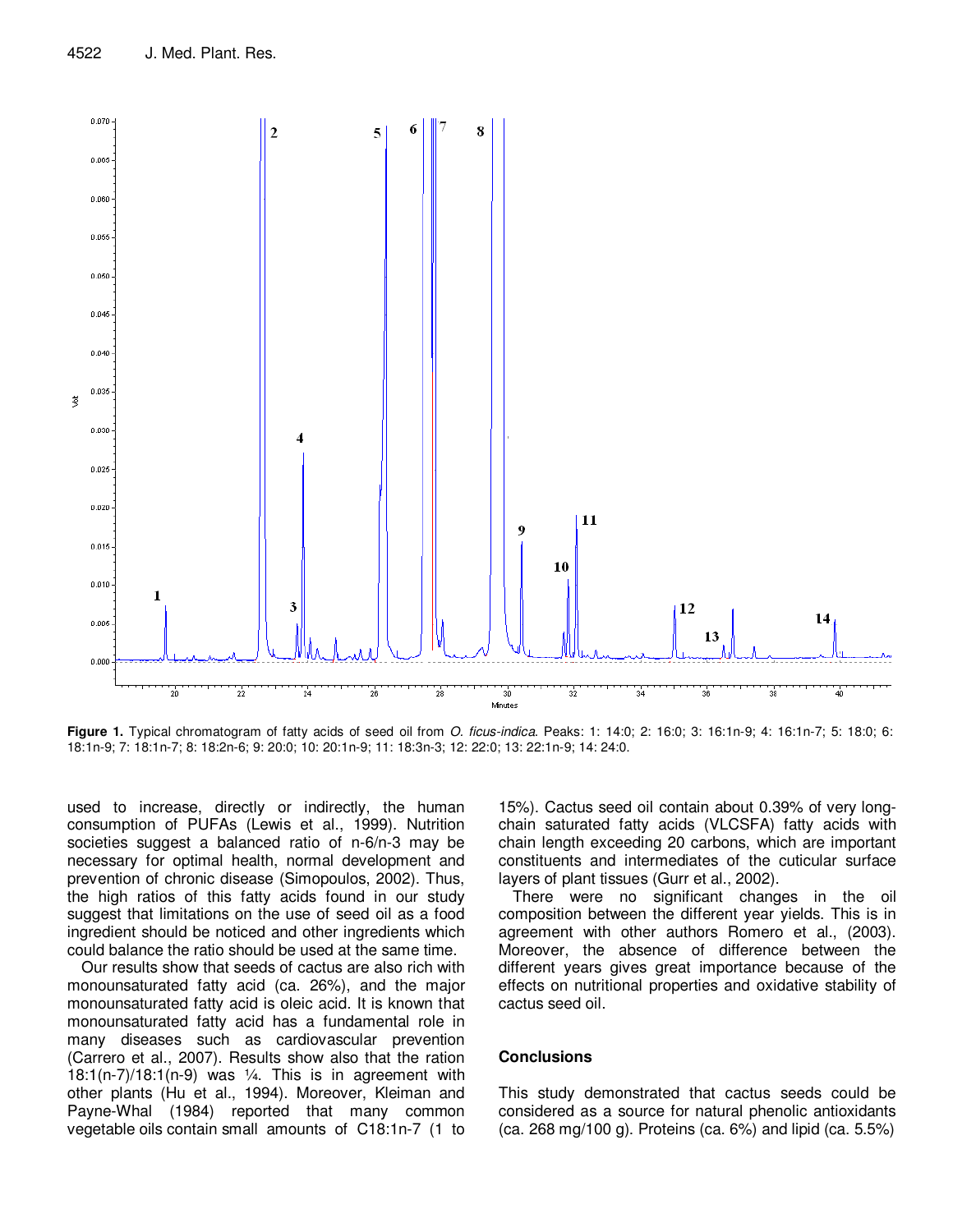| <b>Name</b>     | Code           | R.T.   | 2007             | 2008             | 2009              | Mean             |
|-----------------|----------------|--------|------------------|------------------|-------------------|------------------|
| 14:0            |                | 19.696 | $0.15 \pm 0.005$ | $0.13 \pm 0.005$ | $0.15 \pm 0.001$  | $0.14 \pm 0.01$  |
| 16:0            | $\overline{2}$ | 22.641 | $12.63 \pm 0.07$ | $12.34 \pm 0.04$ | $11.76 \pm 0.006$ | $12.24 \pm 0.44$ |
| 16:1n-9         | 3              | 23.644 | $0.13 \pm 0.001$ | $0.11 \pm 0.001$ | $0.11 \pm 0.001$  | $0.12 \pm 0.01$  |
| $16:1n-7$       | 4              | 23.829 | $0.67 \pm 0.001$ | $0.64 \pm 0.001$ | $0.64 \pm 0.001$  | $0.65 \pm 0.01$  |
| 18:0            | 5              | 26.262 | $3.52 \pm 0.02$  | $3.52 \pm 0.03$  | $4.05 \pm 0.11$   | $3.69 \pm 0.3$   |
| 18:1n-9         | 6              | 27.622 | $19.71 \pm 0.06$ | $19.18 \pm 0.08$ | $21.69 \pm 0.16$  | $20.19 \pm 1.32$ |
| $18:1n-7$       | 7              | 27.756 | $5.15 \pm 0.03$  | $4.86 \pm 0.06$  | $4.47 \pm 0.23$   | $4.83 \pm 0.34$  |
| 18:2n-6         | 8              | 29.786 | $56.49 \pm 0.07$ | $57.87 \pm 0.5$  | $55.55 \pm 0.02$  | $56.63 \pm 1.16$ |
| 20:0            | 9              | 30.390 | $0.37 \pm 0.05$  | $0.33 \pm 0.001$ | $0.37 \pm 0.006$  | $0.36 \pm 0.02$  |
| $20:1n-9$       | 10             | 31.809 | $0.24 \pm 0.001$ | $0.23 \pm 0.001$ | $0.25 \pm 0.001$  | $0.24 \pm 0.01$  |
| $18:3n-3$       | 11             | 32.053 | $0.53 \pm 0.001$ | $0.44 \pm 0.001$ | $0.49 \pm 0.001$  | $0.47 \pm 0.04$  |
| 22:0            | 12             | 35.009 | $0.21 \pm 0.001$ | $0.19 \pm 0.006$ | $0.19 \pm 0.005$  | $0.19 \pm 0.01$  |
| $22:1n-9$       | 13             | 36.482 | $0.05 \pm 0.001$ | $0.05 \pm 0.001$ | $0.05 \pm 0.001$  | $0.05 \pm 0.001$ |
| 24:0            | 14             | 39.828 | $0.16 \pm 0.001$ | $0.13 \pm 0.001$ | $0.14 \pm 0.006$  | $0.14 \pm 0.01$  |
| $\Sigma$ SFA    |                |        | $17.04 \pm 0.09$ | $16.63 \pm 0.07$ | $16.66 \pm 0.12$  | $16.78 \pm 0.23$ |
| <b>Σ MUFAs</b>  |                |        | $25.95 \pm 0.03$ | $25.07 \pm 0.03$ | $27.21 \pm 0.08$  | $26.08 \pm 1.07$ |
| $\Sigma$ PUFAs  |                |        | $57.02 \pm 0.07$ | $58.31 \pm 0.05$ | $56.04 \pm 0.02$  | $57.12 \pm 1.14$ |
| <b>SUFA</b>     |                |        | $82.97 \pm 0.09$ | $83.38 \pm 0.07$ | $83.26 \pm 0.11$  | $83.20 \pm 0.21$ |
| 18:1n-7/18:1n-9 |                |        | 1/4              | 1/4              | 1/4               | 1/4              |
| UFA/SFA         |                |        | 4.86             | 5.01             | 4.99              | 4.95             |
| VLCSFA (>20c)   |                |        | 0.42             | 0.37             | 0.38              | 0.39             |

**Table 2.** Fatty acids composition of cactus seeds (O. ficus-indica).

present, are relatively high. Results showed also that cactus seed oil is rich source of UFA (ca. 83%) for human health. Linoleic was the major fatty acid followed by oleic acid. The results also clearly indicate that there were no differences in FA compositions between the three collected years, while a notable difference was obtained for phenoilcs, proteins and lipids content. These results may offer a scientific basis for use of the seeds and oils both in human nutrition and some industrial and pharmaceutical products. Much research work will need to be conducted on the seed oil of this plant in order to determine the specific functions of cactus seeds.

# **ACKNOWLEDGMENTS**

The authors wish to thank Ms. R. Ben Messoud and Mr. W. Rezgui for providing language help and constructive remarks. The authors are also grateful to anonymous referees and the editor for helpful comments on an earlier draft.

#### **REFERENCES**

- Anonymous (1974). Western Hemisphere Nutrition Congress IV. Nutr. Today 9: 28–32.
- Ariffin AA, Bakar J, Tan CP, Abdul RR, Karim R, Loi CC (2009). Essential fatty acids of pitaya (dragon fruit) seed oil. Food Chem., 114: 561–564.
- Bradford MM (1976). A rapid and sensitive method for the quantification

of microgram quantities of protein utilizing the principle of protein-dye binding. Anal. Biochem., 72: 248–254.

- Breene WM, Lin S, Hardman L, Orf J (2007). Protein and oil content of soybeans from different geographic locations. J. Am. Oil Chem. Soc., 65: 1927–1931.
- Calder PC (2008). Polyunsaturated fatty acids, inflammatory processes and inflammatory bowel diseases. Mol. Nutr. Food Res., 52: 885– 897.
- Carrero JJ, Fonollá J, Marti JL, Jiménez J, Boza JJ, López HE (2007). Intake of fish oil, oleic acid, folic acid, and vitamins B-6 and E for 1 year decreases plasma C-reactive protein and reduces coronary heart disease risk factors in male patients in a cardiac rehabilitation program. J. Nutr., 137: 384-390.
- Cevallos CBA, Byrne D, Okie WR, Cisneros ZL (2006). Selecting new peach and plum genotypes rich in phenolic compounds and enhanced functional properties. Food Chem., 96: 273–280.
- Cherry JP, Leffler HR (1984). Chapter 13: Seed. In: R.J. Kohel, and C.F. Lewis (Eds.) Cotton No. 24 in Agronomy series; American Society of Agronomy, Inc., Crop Science Society of America, Inc., Soil Science Society of America. Madison, WI, pp. 511–569.
- Delaney B, Astwood JD, Cunny H, Conn RE, Herouet GC, Macintosh S, Meyer LS, Privalle L, Gao Y, Mattsson J, Levine M (2008). Evaluation of protein safety in the context of agricultural biotechnology. Food Chem. Toxicol., 46: S71–S97
- Darmstadt GL, Mao QM, Chi E, Saha SK, Ziboh VA, Black RE, Santosham M, Elias PM (2002). Impact of topical oils on the skin barrier: possible implications for neonatal health in developing countries. Acta Paed., 91: 546–554.
- Dulau I, Thebaudin JY (1998). Functional properties of leguminous protein: applications in food. Grain Legumes, 20: 15–16.
- Falade OS, Adekunle AS, Aderogba MA, Atanda SO, Harwood C, Adewusi SR (2008). Physicochemical properties, total phenol and tocopherol of some acacia seed oils. J. Sci. Food Agric., 88: 263– 268.
- Gueguen J, Lemarie J (1996). Composition, structure and physiologic proprieties of leguminous and oleaginous proteins. In: B. Godon, Editor, Proteins of vegetables, Lavoisier, Paris, pp. 1–40.